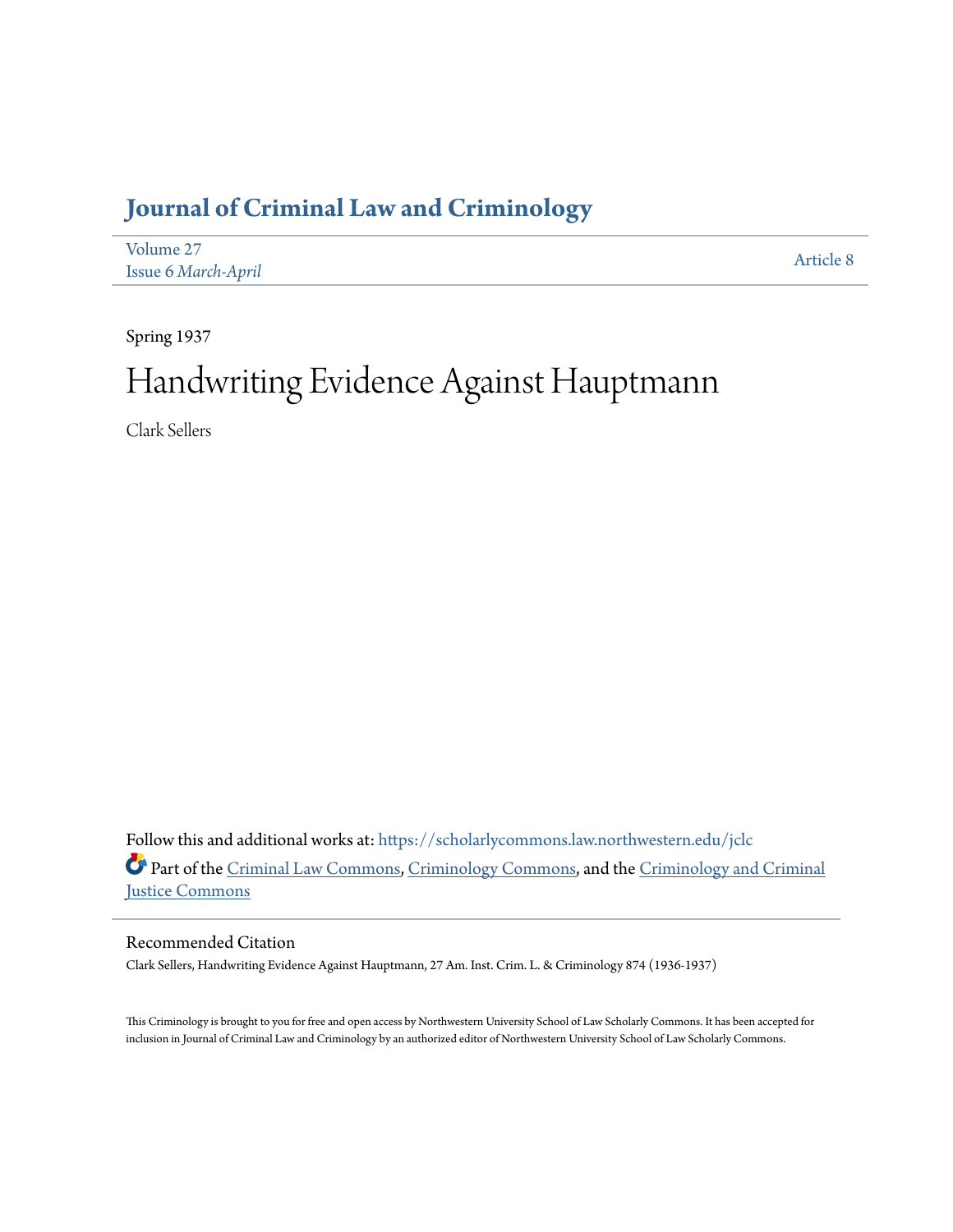## **POLICE SCIENCE**



Editor: FRED E. **INBAU**

### THE HANDWRITING EVIDENCE AGAINST HAUPTMANN

#### CLARK SELLERS\*

*"Dot handwriting is the worstest thing against me."*

Those were the words of Bruno Richard Hauptmann after his conviction of the kidnaping and murder of Charles A. Lindbergh, Jr.

Hauptmann, like other writers, had developed handwriting peculiarities by which he could be identified. He incorporated those identifying characteristics in the notes written to Colonel Lindbergh demanding the ransom money.

Handwriting evidence may be presented so graphically that it is overwhelmingly convincing. The handwriting evidence against Hauptmann amounted practically to a demonstration---it was that conclusive.<sup>1</sup>

<sup>\*</sup> Examiner of Questioned Documents, Los Angeles, California. (Editor's note: The author was one of the eight handwriting experts who testified for the prosecution in the Hauptmann case. The others were: Albert **S.** Osborn, E. W. Stein, and A. D. Osborn, all of New York City; **J.** F. Tyrrell of Milwaukee, Wis.; Herbert **J.** Walter of Chicago, Ill.; H. E. Cassidy of Richmond, Va.; and W. T. Souder of Washington, D. C.)

**I** Expert testimony in the Hauptmann trial approached its zenith, according to the opinion of many observers who listened to the testimony. One of the jurors after the trial, stated: "The most brilliant performances in the witness chair should be credited to the handwriting experts and the wood specialist. Their testimony was a treat to the jury. The question as to which side of the case they were on disappeared. The perfection of their work submerged both prosecution and defense. Eight handwriting experts of national reputation were introduced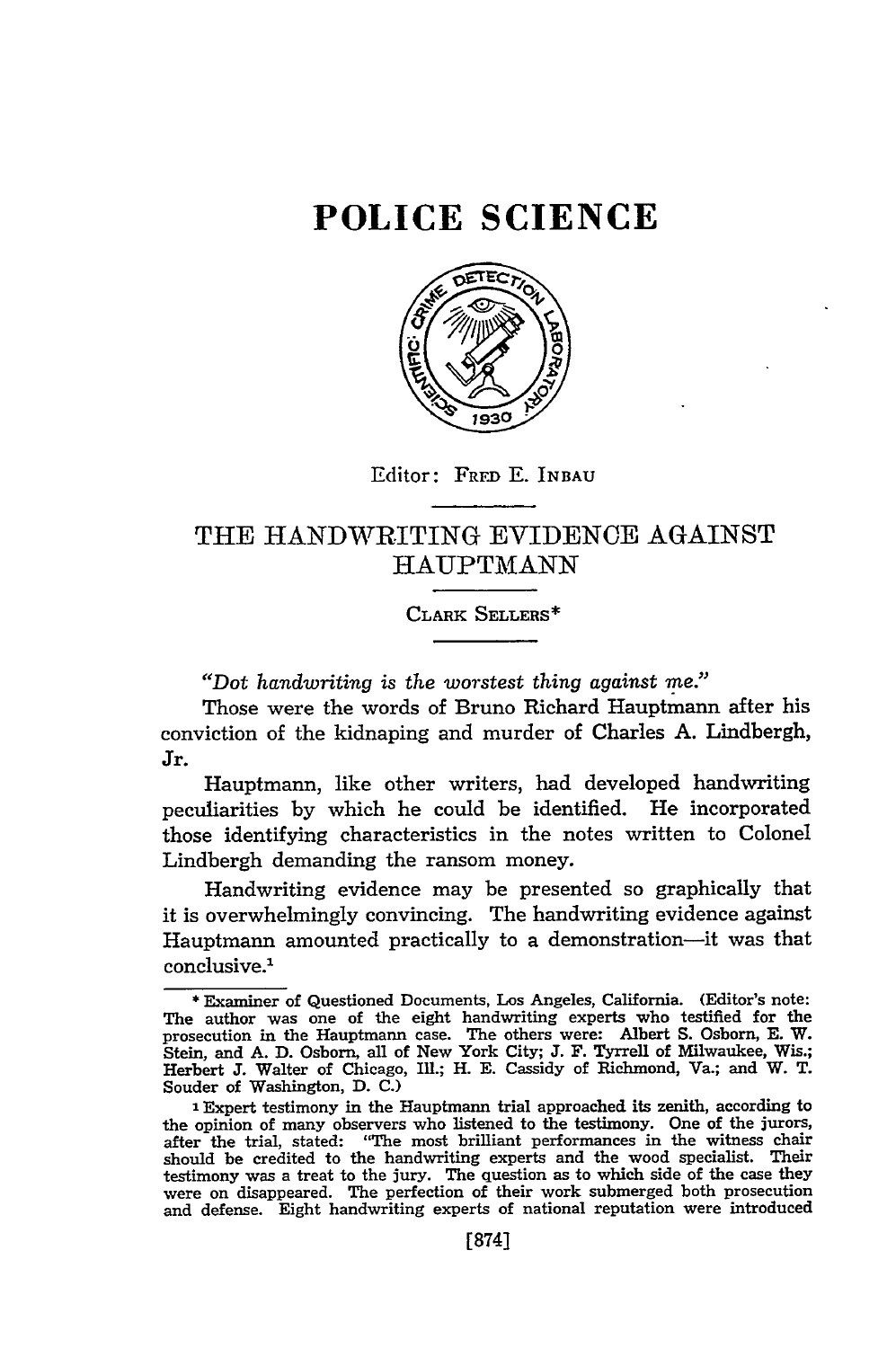It is extremely difficult, if not absolutely impossible, to commit any crime without leaving some trace of the perpetrator and of the manner in which it was accomplished. The more complicated the act, the more varied will be the clues and the more certain will be the ultimate identification when the perpetrator is discovered.

Modern investigations and trials are replete with evidence that scientific investigation and scientific identification can clear the innocent and just as surely, even if sometimes slowly, point out the guilty. But seldom if ever has there been a criminal case in American history where science in so many forms has been called upon to contribute its learnings and its practical benefits as in the investigation of the kidnaping of Charles A. Lindbergh, Jr., culminating in the apprehension and conviction of Bruno Richard Hauptmann for the child's murder.

Hauptmann was an experienced criminal. He committed many crimes in his own country-alone; in fact, he was known as a lone wolf. He was convicted, sentenced to jail, made his escape, and tried three times to smuggle himself into this country before he finally succeeded. A super-egotist, self-satisfied, he thought he could commit the perfect crime. He tried. He failed.

One of the ransom letters said, "This kidnaping whas plannet for a year already"—a year's planning on his part only to end in disaster.

It seems that nature is in league with truth against the criminal. He may go undetected for a long time-in fact, he may never be apprehended-but once the case begins to unravel on the correct basis, then the relationship of one bit of evidence to another begins to assume true proportions; the circumstances and events fit in with one another to such an obvious degree that "he who runs may read."

Scaling walls, entering a second-story window, kidnaping a child, writing letters demanding money, the collection of ransom, and the subsequent expenditures of the money are all fraught with the greatest danger to the perpetrator. These are complicated acts which no person can execute without leaving significant clues as to how it was done and who did it. The Lindbergh case was actually honeycombed with clues, many of them physical facts which pointed irresistibly and inescapably to Bruno Richard Hauptmann.

Much of this evidence was circumstantial. Circumstantial evi-

and all were **interesting. The** way they testified showed they were masters of their craft."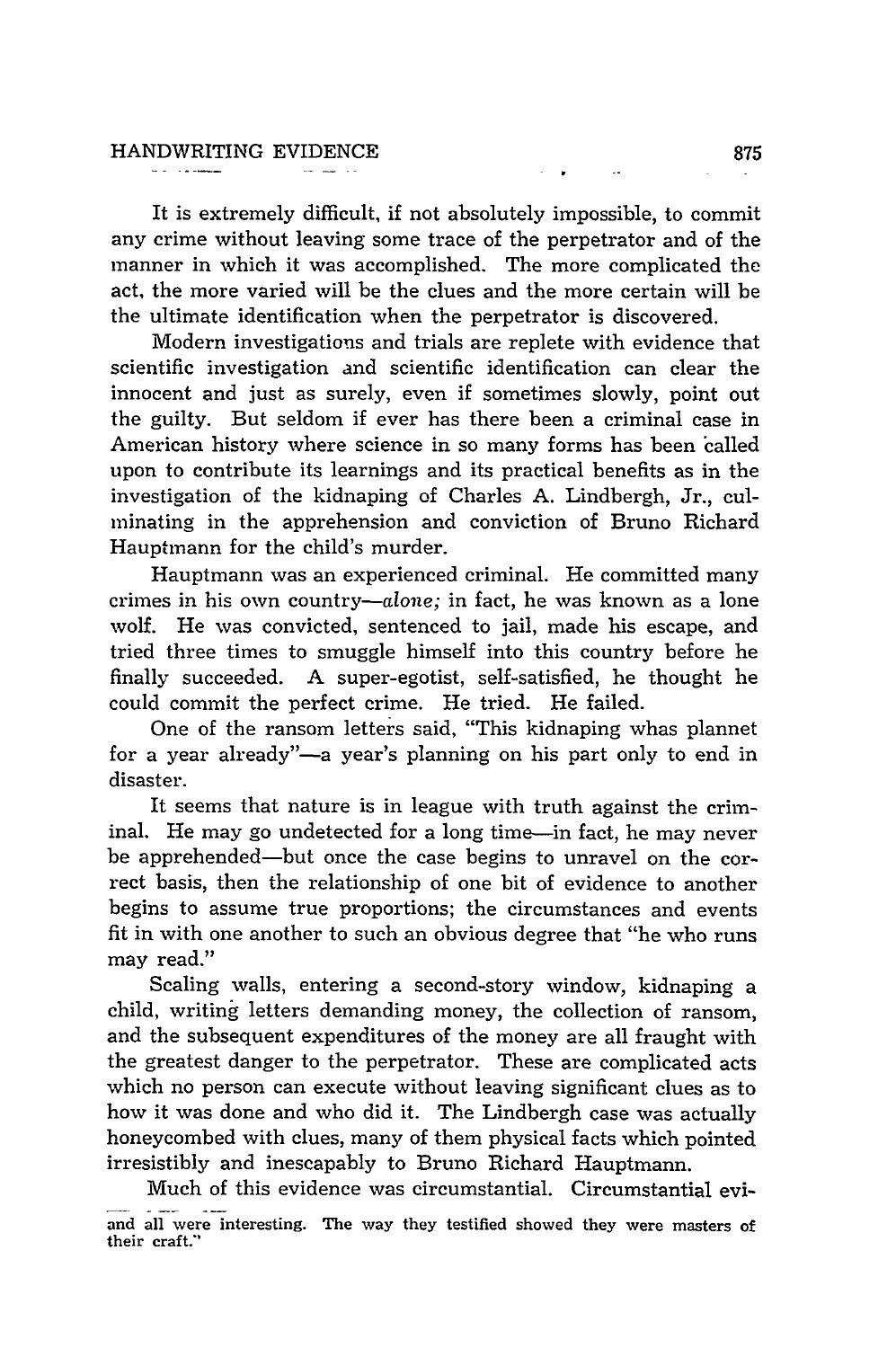dence is scoffed at by some, but the writer is one of those who believe that circumstantial evidence may, and frequently does, outweigh any amount of so-called ear or eye witness testimony. Physical facts do not depend upon the deficiencies of the human eye, the imperfect ear, or the faulty memory. Evidence regarding certain types of physical facts can be taken into the court room. The jury and judge can see it, they can handle it, and they can inspect it. Handwriting belongs to this class of evidence. Fingerprints, ballistics, typewriting, handwriting, all constitute physical fact evidence-circumstantial evidence, if you please-that frequently speak much louder and more accurately than any words.

A crime may be very puzzling at the beginning, but when once it begins to unravel, the relationship of the parts to each other becomes evident. Things which first appear unrelated become strong corroborative evidence. In many cases one wonders how the perpetrator could have managed to leave so many clues. That was exactly the situation in the Lindbergh kidnaping. In fact, the defense attorneys argued to the jury that the evidence against Hauptmann was too perfect.

Among those accustomed to analyzing evidence, it was generally agreed that the most crucial evidence in the case was the handwriting. Whoever wrote the ransom letters must have been implicated.

The reader will recall that on the evening of March 1st, 1932, the twenty-month-old son of Colonel Charles A. Lindbergh and Anne Morrow Lindbergh was kidnaped. In the place of the child a ransom note was left demanding \$50,000 for his return. Ordinarily in a kidnaping, the person is kidnaped and then a few days later through the mail comes a communication demanding the ransom money. In such cases it is always a question in the minds of the investigators whether or not the communication came from the real kidnaper. There was no such problem in the Lindbergh kidnaping. The fact that the first ransom letter was left in the nursery definitely tied that letter with the kidnaping act. During the ensuing correspondence with the kidnaper about the return of the child, fourteen other letters were received, terminating in the payment of \$50,000 ransom on April 2, 1932. The child was not returned. On May 12, 1932, its lifeless body with a crushed skull was found buried in a shallow grave not far from Colonel Lindbergh's home at Hopewell, New Jersey.

An exhaustive investigation was carried on, but except for the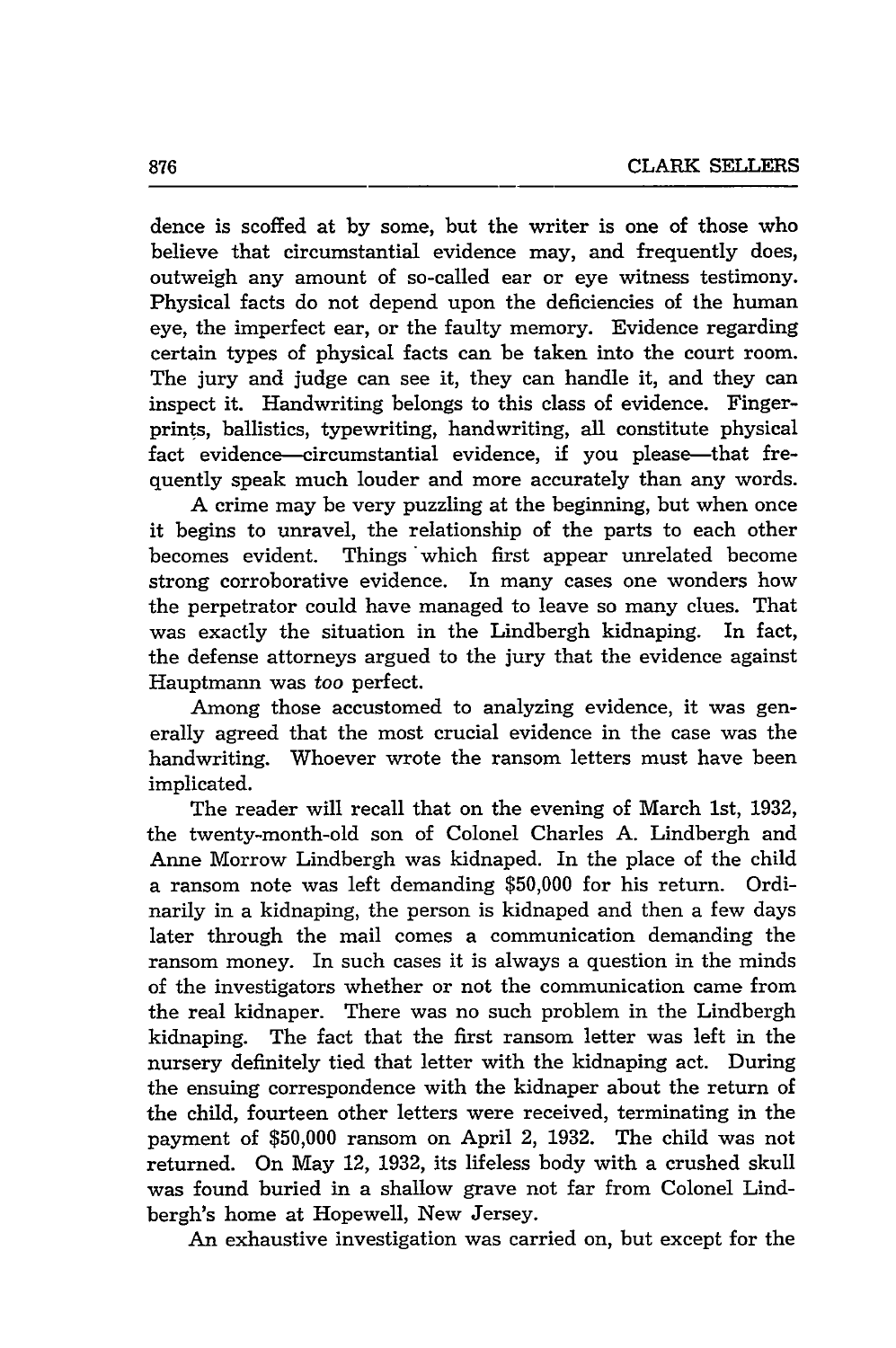ransom letters, a ladder left near the scene of the kidnaping, a chisel found under the window, and ransom bills cashed at intervals, there were practically no developments. During this time hundreds of rumors were run down. Handwriting specimens of suspect after suspect were compared with the ransom letter by handwriting experts. One by one these experts reported, "This is not the handwriting of the person who wrote the ransom letters." In fact, a world wide search was carried on for the kidnap--murderer without results. The solving of the mystery seemed a hopeless task. However, on September 17, 1934, a man bought a few gallons of gasoline at a service station in the Bronx, New York, and paid for it with a ten-dollar *gold* note.

The station attendant did not want to be charged with hoarding gold, and as a precautionary measure he wrote the license number of the man's car, 4U-13-41, on the gold note tendered in



**FIGURE 1**

The gas station attendant wrote on the margin of the "gold note" the auto license number of the purchaser of gasoline. This license proved to belong to Bruno Richard Hauptmann. The gold note was found to be one of the Lindbergh ransom bills. the beginning clue to the exposure of Hauptmann.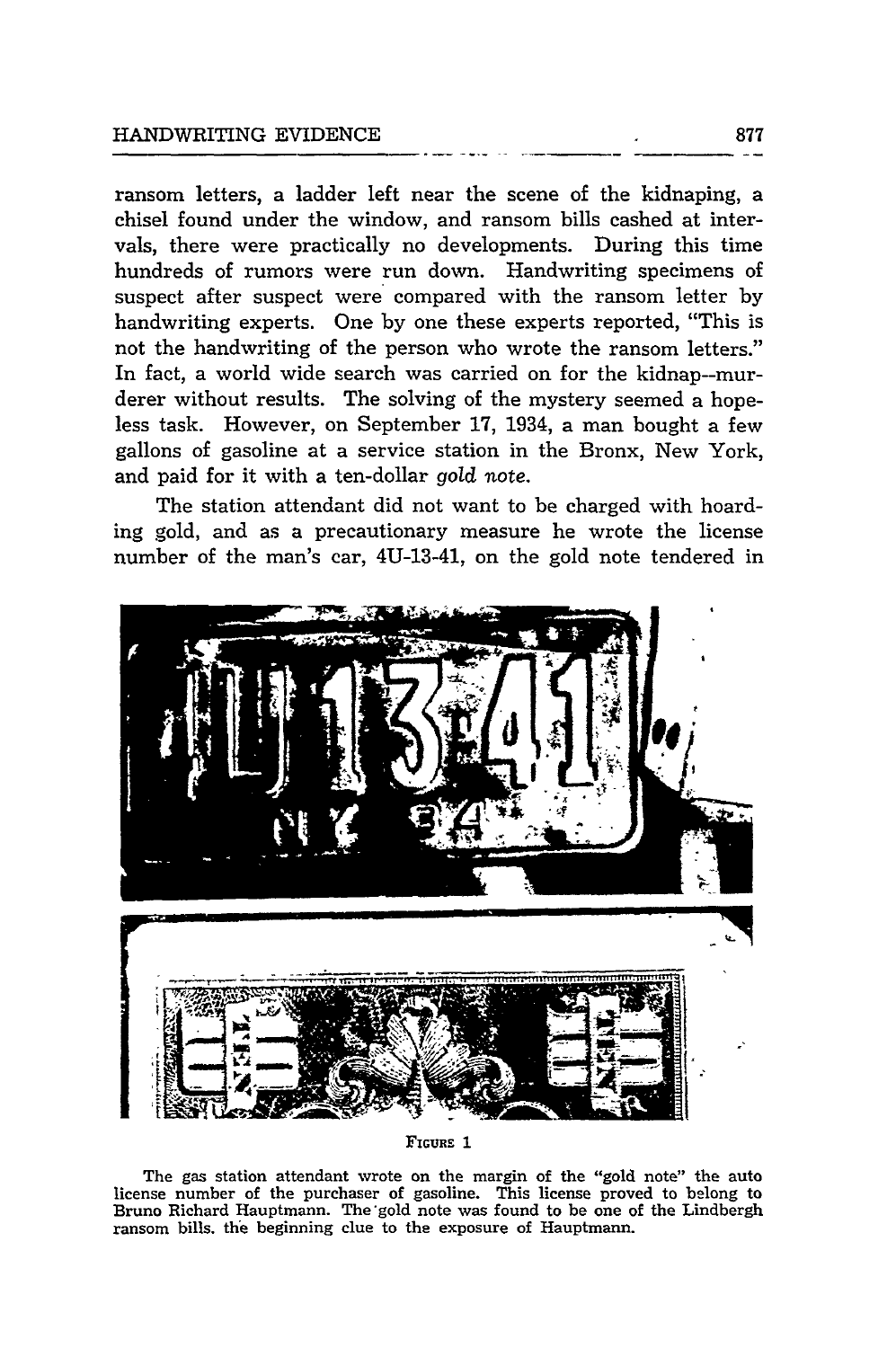payment for the gasoline. The money was deposited in the bank in the usual course of business. A teller observed that it was a gold note. A prompt investigation disclosed that the gold note was in fact one of the Lindbergh ransom bills. The wheels of justice began to whirl. Detectives of New York, of New Jersey, and of the Federal Government were notified.

The license number, 4U-13-41, written on the gold note by the station attendant was found to be the license number of the automobile owned by Bruno Richard Hauptmann of the Bronx, New York. Hauptmann was arrested and was asked to give some specimens of his handwriting and handlettering, to be compared with the writing in the ransom letters, which he did. He denied that he wrote the ransom letters, or that he kidnaped the Lindbergh child, or that he knew anything at all about the kidnaping.

Hauptmann's handwriting was submitted to handwriting experts for comparison with the Lindbergh ransom letters. For the first time those experts reported, "This is the writer." Bruno Richard Hauptmann was the first and only person identified by those experts as being the writer of the ransom letters.

As the first letter was left in the nursery in place of the child and was therefore directly connected with the kidnaping act, the question naturally arose: Were the fourteen subsequent letters written by the same person who wrote the letter found in the nursery? These fifteen ransom letters were tied together in five main ways: (1) The contents of subsequent letters referred to matters mentioned in the first letter. (2) The second letter was written on paper that had been torn from the paper on which the first ransom letters was written; the torn edges could be fitted back together by the zig-zag indentions. (3) There were repeated similarities in expressions used and in misspelling. (4) The handwriting in the ransom letters contained a combination of peculiar characteristics that stamped all of them as being the product of one writer. (5) The first letter and subsequent letters were branded with a peculiar symbol. The writer was an ingenious fellow and foresaw that others might attempt to collect the ransom. In order that Colonel Lindberg could recognize letters from the real kidnaper he devised a symbol that could not be accidentally duplicated. This symbol was composed of overlapping circles and three holes punched through the paper. The writer referred to this symbol as being his "singnature."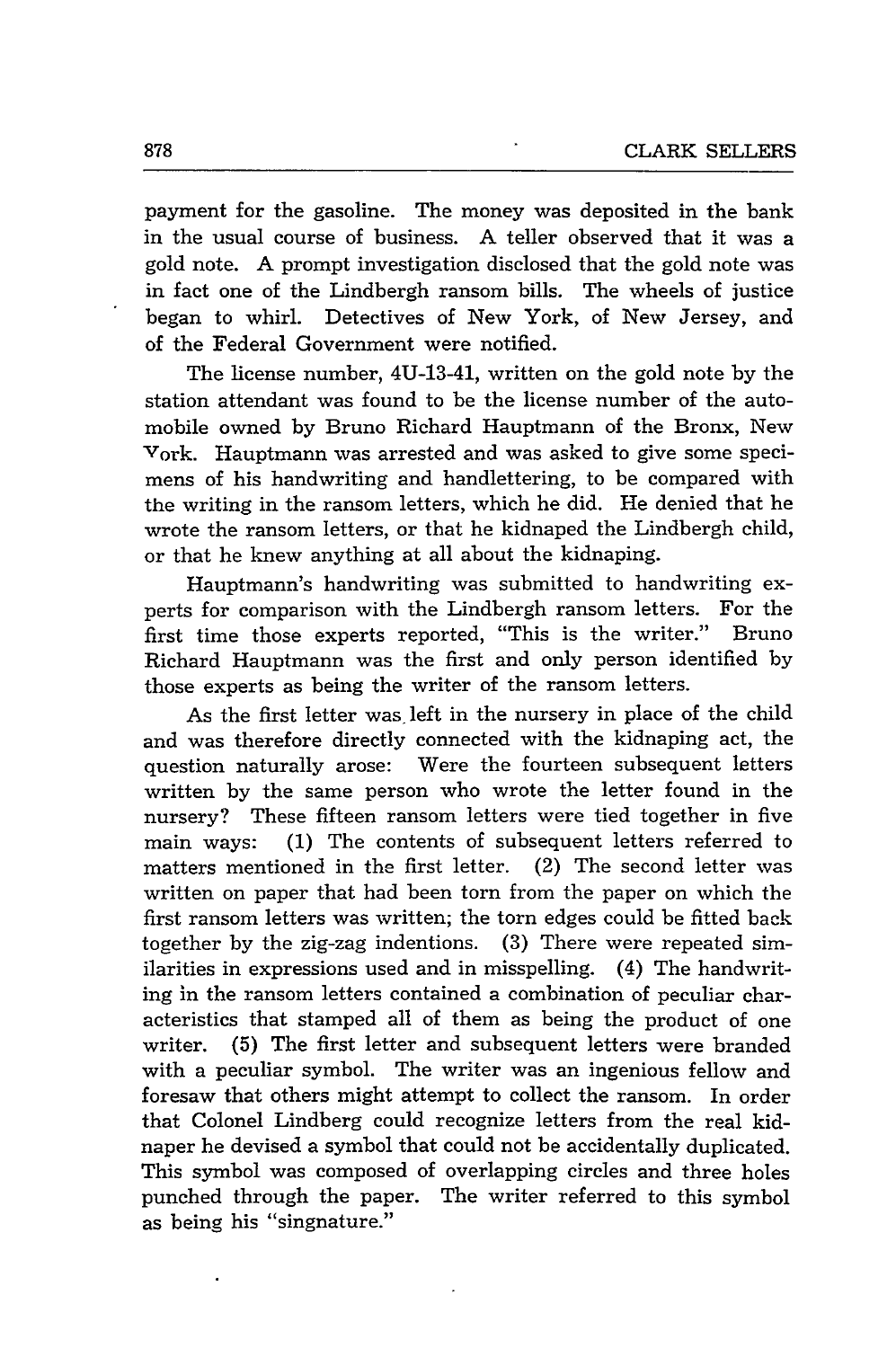The accuracy of handwriting identification depends on the qualities, features, and individuality of the handwriting characteristics present in the writings. In fact, handwriting is identified as being the writing of a certain writer on exactly the same principle of identification as that in which a fingerprint is identified as being that of a certain individual, or a bullet as being fired from a certain gun, or a typewritten ducument as being written on a certain typewriter. A sufficient combination of similarities must exist, with no fundamental differences.



FIGURE 2

The symbol on the letter left in the nursery **by** the kidnaper. 'Ibis same symbol was used on subsequent ransom notes to prove they were coming from the real kidnaper. He referred to the symbol and three holes as being his "Singnature."

The ransom letters in the Lindbergh kidnaping case, fifteen in number, contained hundreds of words. Exemplars of Hauptmann's genuine handwriting were available for comparison. Some were written before commission of the crime, some afterward, and some written by request after his arrest. Thus there was ample handwriting on which to base a definite conclusion.

Specimens of Hauptmann's handwriting which were written by request immediately after his arrest constituted some very damaging evidence against him. He attempted to disguise his handwriting, instead of giving a fair sample. The disguise he used was the same as that used by the kidnaper two and one-half years before.

Another incriminating bit of evidence was the fact that Hauptmann had written on a board in a clothes closet in his home the name and telephone number of the intermediary who delivered the ransom money to the kidnaper. When this writing was discovered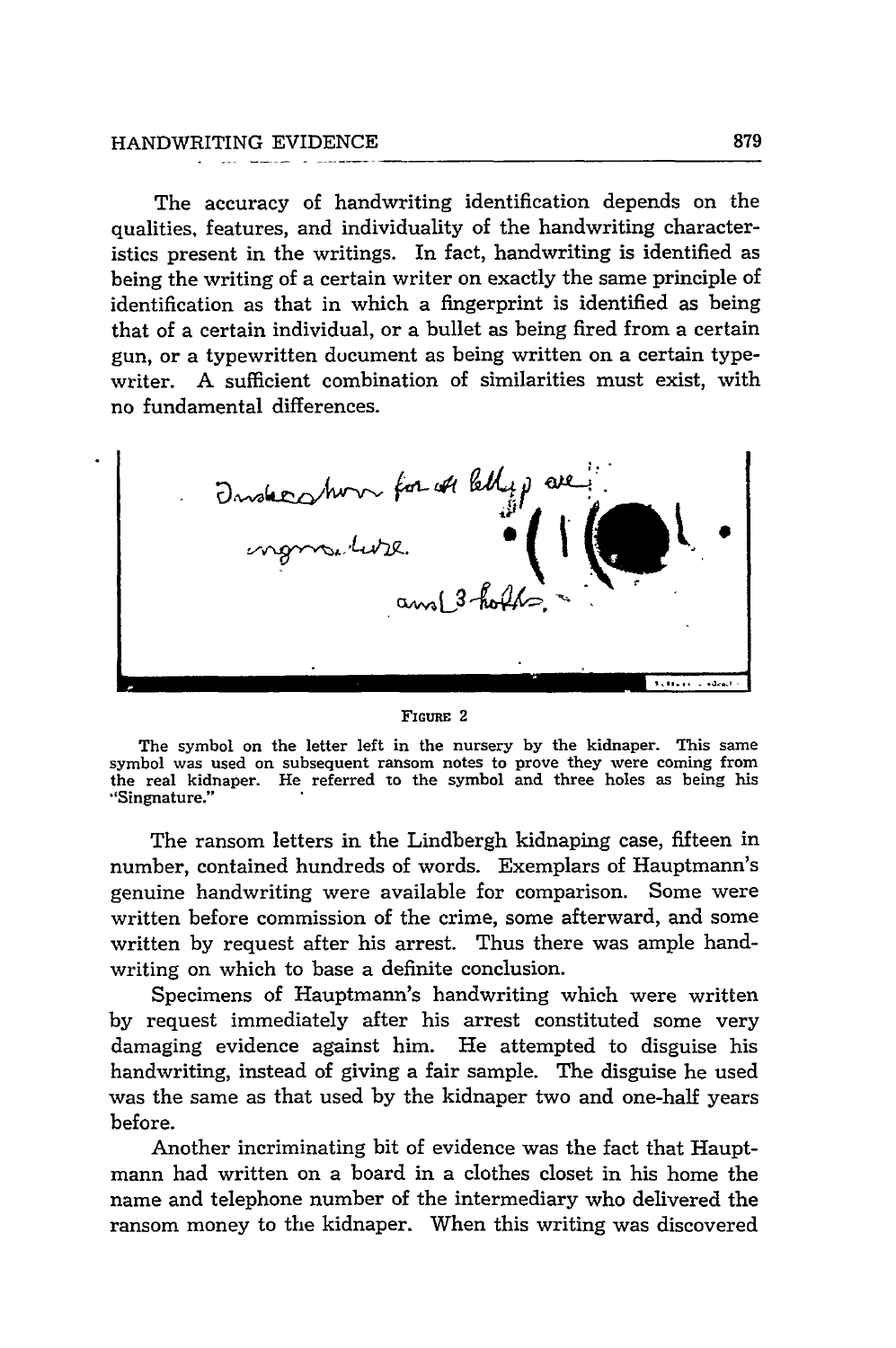and shown to Hauptmann he attempted haltingly to explain why he should write this name and telephone number in a dark closet. He finally admitted he could not explain it.

The word "signature" referring to the symbol on the letters was misspelled "singnature." This incorrect use of the letter "n" proved to be another one of Hauptmann's identifying peculiarities. On the witness stand the Attorney General asked Hauptman how he spelled "Lindbergh." Hauptmann replied by spelling it "L-i-n-de-n-b-e-r-g-h." In addition some of Hauptmann's admitted writings contained words in which he used an "n" incorrectly where no "n" sound existed.

Hauptmann had learned to write in Germany, and after coming to the United States had picked up writing in English. In doing so he invented some handwriting characters of his own. These, in combination with other highly individual handwriting habits, enabled an identification of Hauptmann as being the writer of the ransom letters. Among the peculiar characteristics of Hauptmann's writing were the manner and variety of ways in which he wrote the word "the." Sometimes he wrote it as though it were "Ue"; sometimes as though it were "hle." The writer of the ransom letters had the same rare variations in writing the word

ா ∤ til fon with white letters y back anywhy the that we towny, The Kep **/.f" " ",A/**

*FIGURE* **3**

Upper: Two lines of Hauptmann's disguised writing.

Lower: His normal handwriting-narrow letters, forward slant.

When Hauptmann was asked to write he attempted to disguise part of his handwriting, and in doing so used the same disguise as that in writing the ransom letters two and one-half years previously.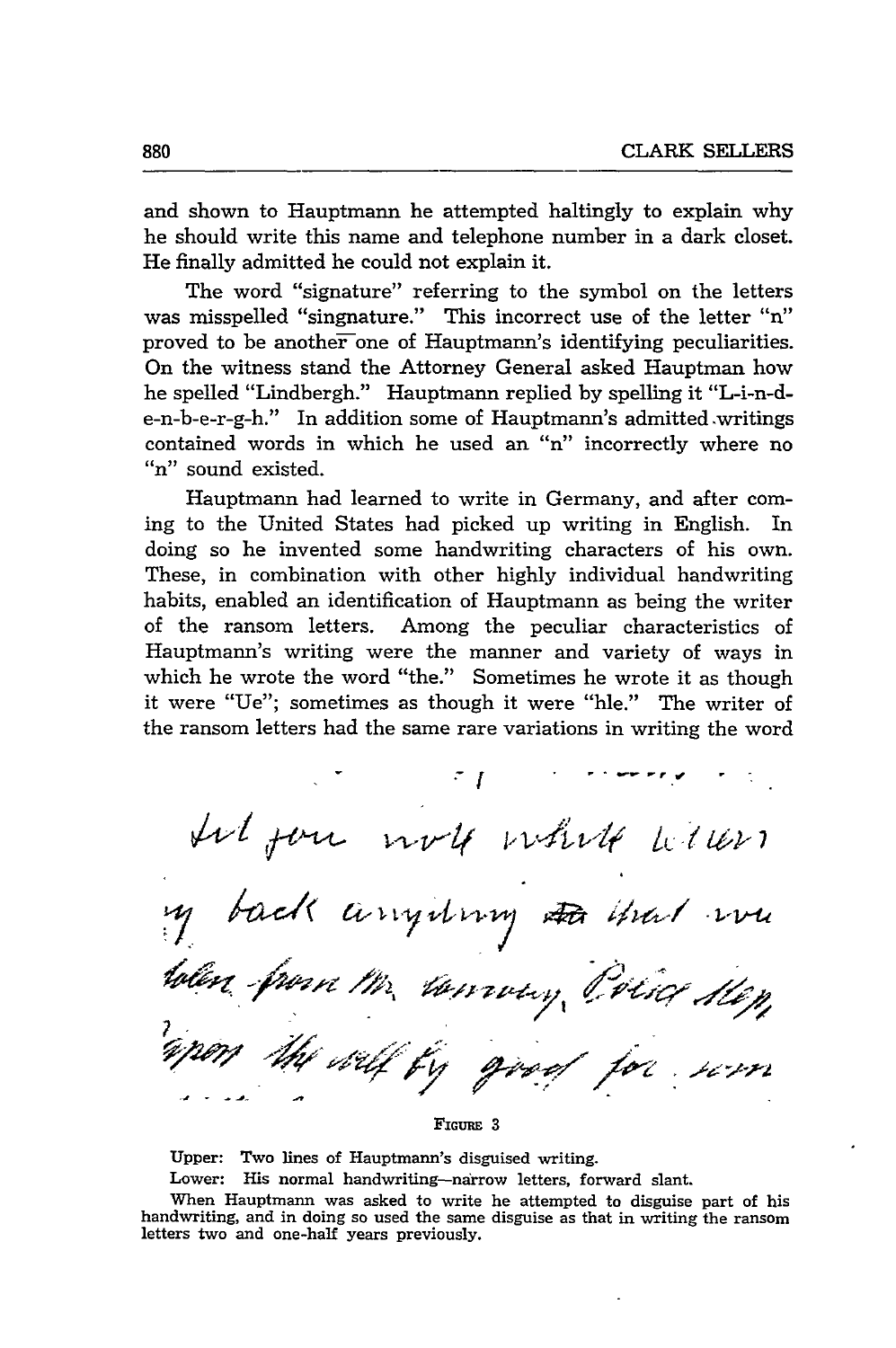"the." That one word alone would almost identify him, so peculiar was his manner of writing it.

Hauptmann had an odd manner of writing the letter "x." He wrote it as though it were an "ee" combination, and whoever wrote the ransom letters wrote "x" in the same way.



#### **FIGURE** 4

**FIGURE** 4. Hauptmann wrote many characters illegibly, and the writer of the ransom letters wrote illegibly to the same extent. The above illustration shows some of the peculiar ways Hauptmann's writing deviated from any accepted standard of handwriting. and the same peculiar letter formations in the ransom letters.

FIGURE 5. Left: Hauptmann's variety of writing "the."

Right: The words "the" in the ransom letters.

Hauptmann had a peculiar variety **of** writing certain words. He rarely crossed a "t." The "t's" were rarely crossed in the ransom letters. **Ob**serve the top "the" is written so it looks like "Ue." At the bottom it appears to be "hle." Such writing oddities of Hauptmann were likewise found in the ransom letters.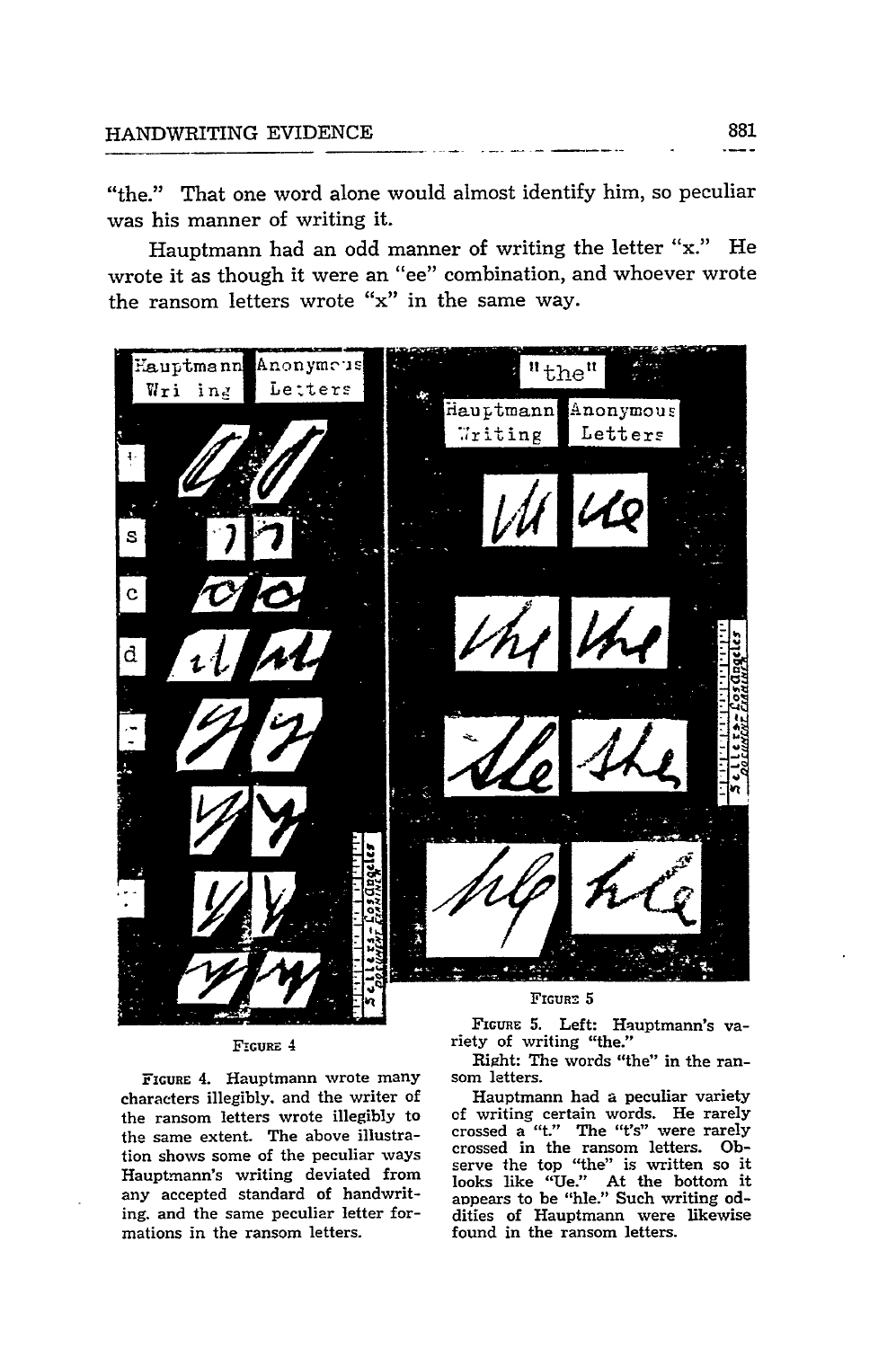Hauptmann not only had peculiar characteristics in his handwriting, but he also had peculiar ways of spelling. He wrote many words phonetically. One of these was the word "did," which he spelled "t-i-t." It was misspelled in the same manner in the ransom letters. He spelled the word "our" as "o-u-e-r," and that is the way it was spelled in the ransom letters. He spelled the word "not" as "n-o-t-e," and whoever wrote the ransom letters spelled it in the same way. "Was" appeared frequently as "Whas" by Hauptmann and likewise in the ransom lettera.

Hauptmann stated on the witness stand that he always spelled correctly the word "boat" as "b-o-a-t." However, the Attorney



#### **FIGuRE 6**

Misspelling plus writing peculiarities may be forceful evidence in identifying the writer. Hauptmann not only wrote in a peculiar way, but he also misspelled ordinary words such as "did," "our," "not." and the writer of the ransom letters wrote these same words in the odd manner in which Hauptmann wrote them.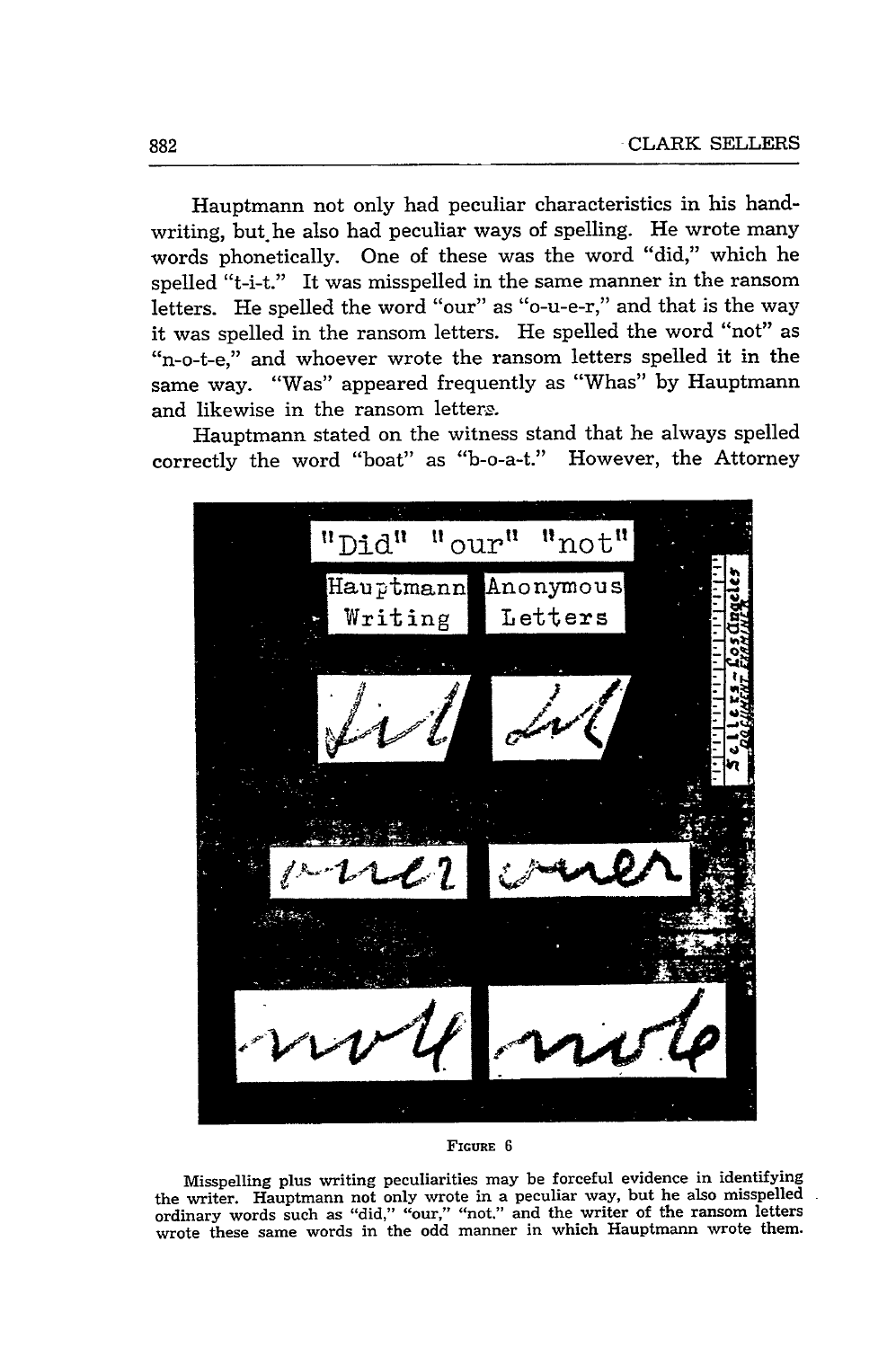General showed him in his own diary, admittedly written by Hauptmann, that he had written a memorandum of a boat trip and in it the word "boat" was misspelled "b-o-a-d." In the ransom letters the word "boat" was misspelled "b-o-a-d."

In these ransom letters there were not only the peculiarities of writing such words as these-"tit," "ouer," "note," "boad,"but also peculiarities in the writing of numerals. Many writers of anonymous letters fail entirely to disguise the numerals. Hauptmann had an individual manner, just as every other writer has, of writing numerals. The size, the proportions, the pen pressures, and the design of the numerals as written habitually by Hauptmann were written in the same manner in the ransom letters.

There is yet another form of handwriting identification—the handlettering. Writers of anonymous letters sometimes handwrite the body of the letters in script and then handletter the address on the envelopes. They apparently think that this will further confuse the issue, but of course all they are doing is giving the examiner of questioned documents new clues—the handlettering. That is exactly what occurred in the handwriting of the ransom letters in the Lindbergh kidnaping. The letters were written in script, but the envelopes were addressed by handlettering. One of the most crucial pieces of evidence in the entire case was the child's sleeping suit. It was returned by the kidnaper to prove that he was the one to whom the ransom money should be paid. The identity of the person who wrote the address on the paper wrapper in which the sleeping suit was mailed constituted vital evidence. That address was handlettered. Handlettering, like handwriting, is a record in lines of habit, and may be identified as being written by a certain writer. Hauptmann had an odd method of handlettering, and he had a peculiar variety or variation in the manner in which he handlettered certain letters. Among these were the highly identifying capital letter "N" and the small letter "r." In both Hauptmann's handlettering and in the ransom envelopes the last part of the capital letter "N" was frequently written similar to a capital letter "V." Occasionally he printed the small letter "r" so that it looked like a Greek letter "e," and whoever wrote the ransom letters wrote the small letter *"r"* so it sometimes looked like a Greek letter "e."

In many cases it is possible to take from the writings of a person the letters that spell his name, and reconstruct a replica of that writer's signature. In the Hauptmann case it was possible to recon-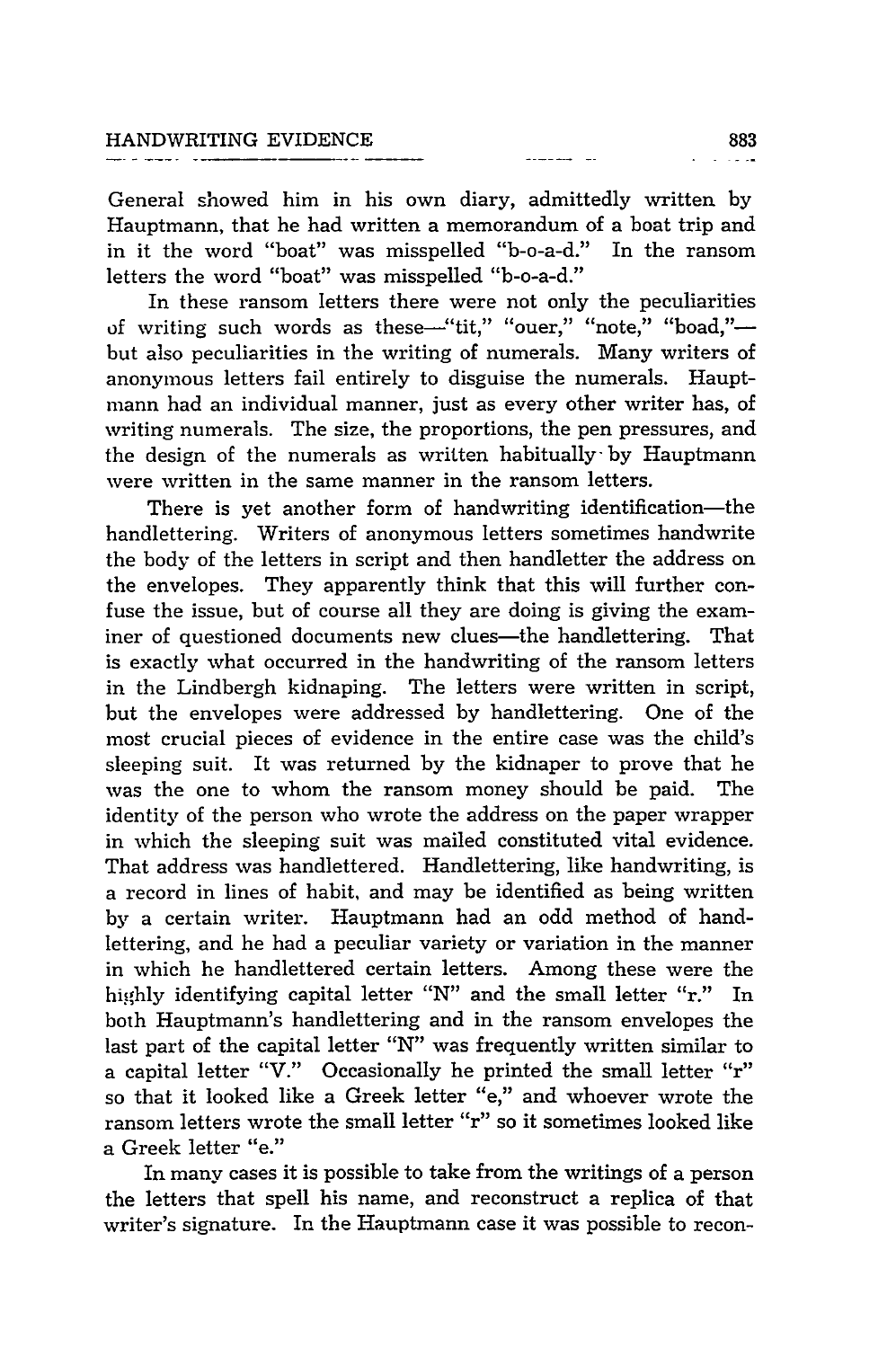

**FIGURE 7:** Frequently numerals are not disguised, the writer of anonymous letters apparently thinking there is no individuality to numeral writing. Observe the pen pressure at the beginning of the **"7."**

FIGURE **8:** Handprinting. like handwriting, may be **highly** individualized. This was certainly true of Hauptmann's handprinting. The letter at the top is not **"O1,"** but a small letter **"d."** Observe at the bottom the four varieties of the small letter "r." Handprinting, like handwriting, is not identified by one characteristic but **by** a combination of characteristics.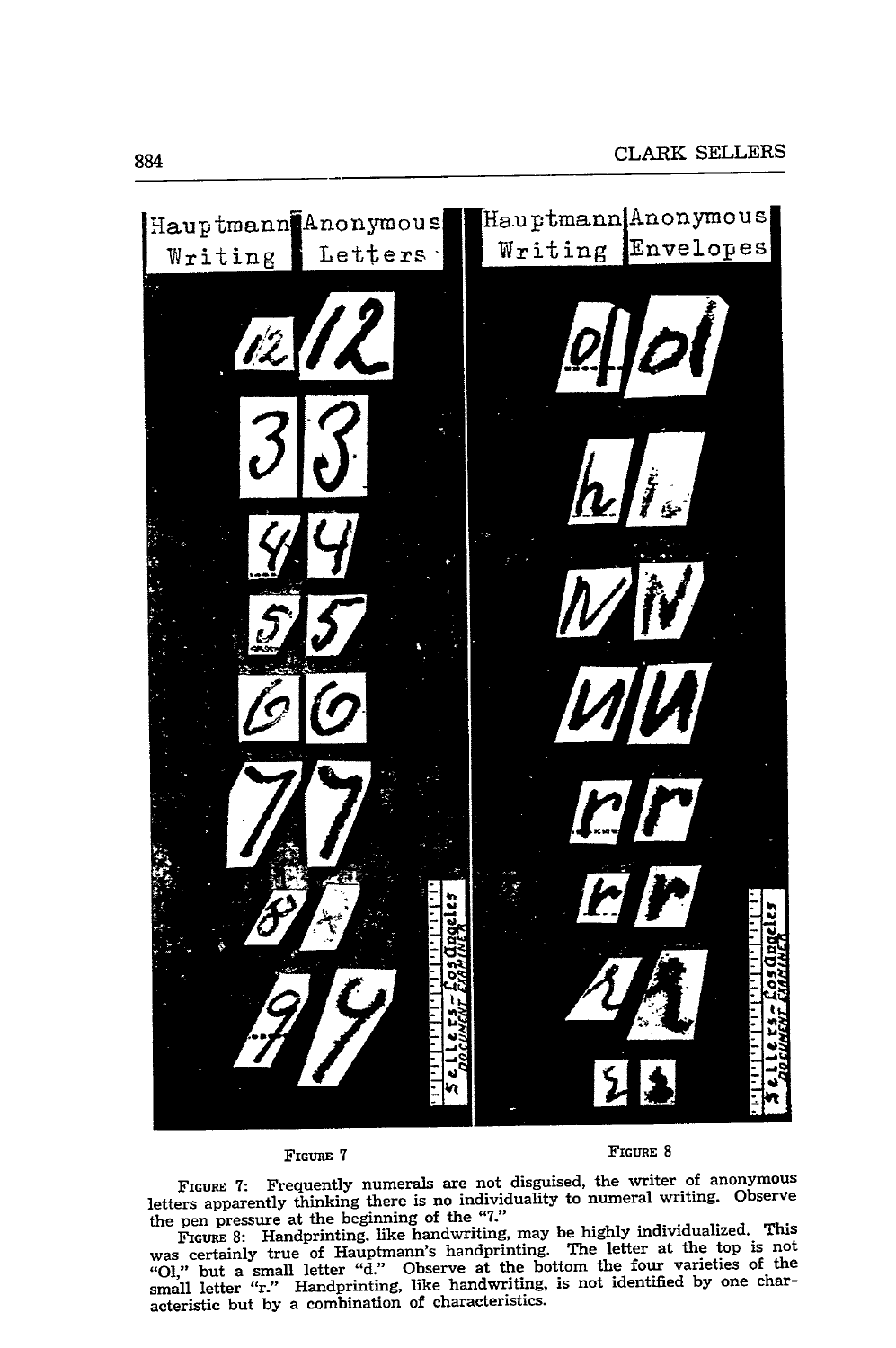struct from the body of the ransom letters a replica of his own signature. In fact, as can be seen from the illustrations, there were so many habitual characteristics of Hauptmann's handwriting in those ransom letters, that he might just as well have signed his name to every one of them, so convincing is the evidence that he did write them.

Like other physical fact evidence, handwriting evidence in some cases may be overwhelming in its convincingness. In other cases the evidence may be doubtful. There are some borderline cases over which, as in every other field, there may be justifiably some difference of opinion; but these cases are in the minority and the expert should readily qualify or modify his opinion according to the merits of the evidence. A careful expert will refuse to testify in doubtful cases. In the accompanying illustrations the reader may judge for himself as to the significance to be attached to the handwriting evidence against Hauptmann.



**FIGURE 9**

Upper: Hauptmann's normal signature.

Lower: Letters which spell the name Hauptmann cut from the body of the ransom letters.

Attorney General David T. Wilentz and Colonel H. Norman Schwarzkopf, Superintendent of New Jersey State Police, recognized the importance of the handwriting evidence in the Hauptmann case-the fact that the ransom letters virtually contained a confession to the crime. They selected handwriting experts from different parts of the United States to examine the handwriting evidence. These experts, independently of each other, compared writing in the ransom letters with Hauptmann's handwriting. All of them arrived at the same conclusion-that Hauptmann wrote all fifteen of the ransom letters. This evidence was presented in